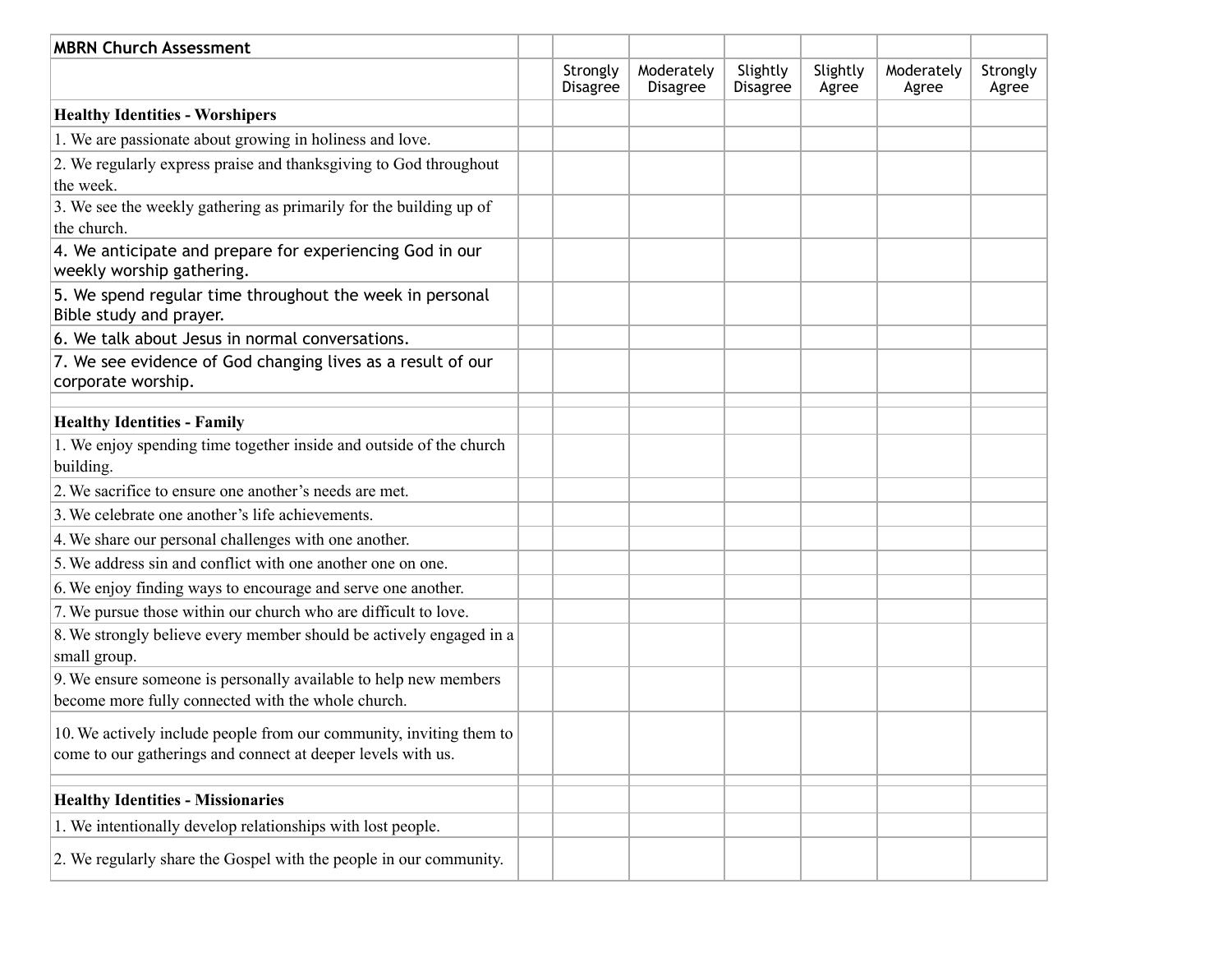| 3. We personally invest in those younger in the faith.                                                                                                    |  |  |  |  |
|-----------------------------------------------------------------------------------------------------------------------------------------------------------|--|--|--|--|
| 4. We teach through word and action obedience to the commands of<br>Jesus.                                                                                |  |  |  |  |
| 5. We recognize the importance of continuing to develop and learn.                                                                                        |  |  |  |  |
| 6. We sacrificially give for taking the Gospel to the nations.                                                                                            |  |  |  |  |
| 7. We actively participate through short-term mission trips.                                                                                              |  |  |  |  |
| 8. We give serious consideration to the needs of our local community<br>as we develop our local outreach strategy.                                        |  |  |  |  |
| 9. We are fully convinced our church was purposefully planted in our<br>current location to display and communicate the gospel to our local<br>community. |  |  |  |  |
| 10. We are innovative and entrepreneurial in our outreach activities.                                                                                     |  |  |  |  |
| <b>Healthy Foundations - Gospel</b>                                                                                                                       |  |  |  |  |
| 1. We know how to explain the Gospel to a lost person.                                                                                                    |  |  |  |  |
| 2. We respond to others based upon the Gospel.                                                                                                            |  |  |  |  |
| 3. We gather to remember and realign our lives with the Gospel.                                                                                           |  |  |  |  |
| 4. We find our hope for personal and church health in the Gospel<br>rather than programs and traditions.                                                  |  |  |  |  |
| 5. We apply the Gospel to our lives daily.                                                                                                                |  |  |  |  |
| 6. We understand the importance of sharing our faith story with<br>friends.                                                                               |  |  |  |  |
| 7. We are comfortable sharing our faith with unbelievers.                                                                                                 |  |  |  |  |
|                                                                                                                                                           |  |  |  |  |
| <b>Healthy Foundations - Scripture</b>                                                                                                                    |  |  |  |  |
| 1. We develop our beliefs and convictions according to Scripture<br>above all else.                                                                       |  |  |  |  |
| 2. We enjoy reading and studying God's Word.                                                                                                              |  |  |  |  |
| 3. We determine our church practices based upon Scripture rather<br>than tradition or effectiveness.                                                      |  |  |  |  |
| 4. We cherish the Bible as God's authoritative Word to us.                                                                                                |  |  |  |  |
| 5. We believe Biblical preaching and teaching are foundational to the<br>life of our community.                                                           |  |  |  |  |
| 6. We affirm all the Scripture affirms and deny all that Scripture<br>denies.                                                                             |  |  |  |  |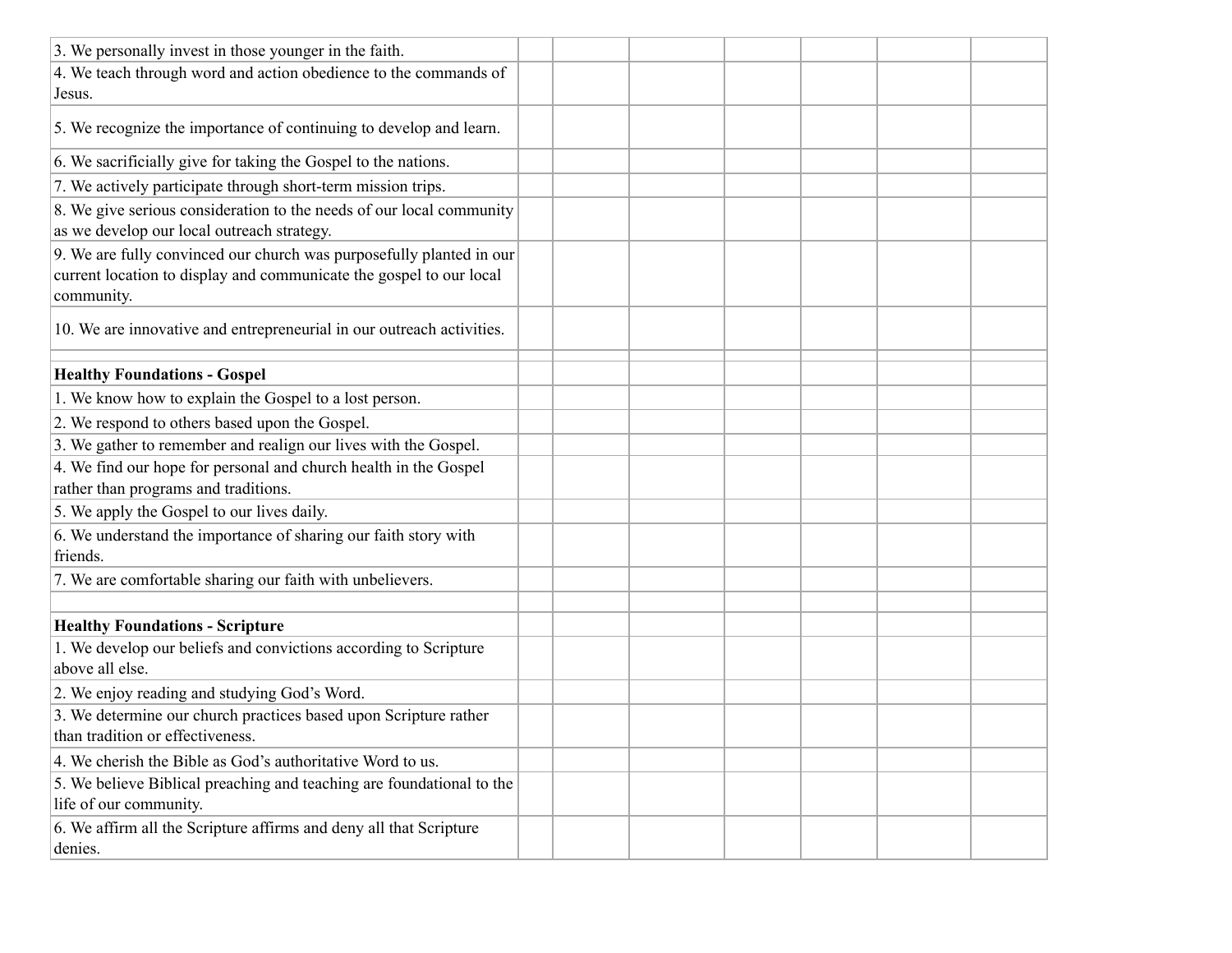| 7. We stand firm on Scriptural convictions as opposed to personal                                                        |  |  |  |  |
|--------------------------------------------------------------------------------------------------------------------------|--|--|--|--|
| preference.                                                                                                              |  |  |  |  |
|                                                                                                                          |  |  |  |  |
| <b>Healthy Foundations - Prayer</b>                                                                                      |  |  |  |  |
| 1. We see people praying for one another when we gather.                                                                 |  |  |  |  |
| 2. We long to pour out our hearts to God through prayer.                                                                 |  |  |  |  |
| 3. We begin and saturate any planning with prayer.                                                                       |  |  |  |  |
| 4. We pray persistently for the salvation of lost people by name.                                                        |  |  |  |  |
| 5. We pray for God to accomplish specific vision and goals He has<br>for our church.                                     |  |  |  |  |
| 6. We specifically pray for lost people around the world.                                                                |  |  |  |  |
| 7. We pray more in our personal life because of regularly gathering<br>together for worship.                             |  |  |  |  |
| 8. We have a system in place to quickly transmit prayer requests to<br>our church family.                                |  |  |  |  |
| 9. We often hear people talk about God's activity in their life related<br>to prayer.                                    |  |  |  |  |
| 10. We often have people in our local community ask us to pray for<br>them.                                              |  |  |  |  |
|                                                                                                                          |  |  |  |  |
| <b>Healthy Structure - Leadership</b>                                                                                    |  |  |  |  |
| 1. We have leaders who remind us of Jesus.                                                                               |  |  |  |  |
| 2. We intentionally develop future pastors and deacons.                                                                  |  |  |  |  |
| 3. We have deacons who care for the unity and physical needs of the<br>church.                                           |  |  |  |  |
| 4. We benefit from the sound preaching and soul care of our pastors.                                                     |  |  |  |  |
| 5. We empower our leaders to make decisions to accomplish the<br>vision and mission of the church.                       |  |  |  |  |
| 6. We encourage and care for our leaders.                                                                                |  |  |  |  |
| 7. We have been given a clear direction for the future by our church<br>leadership.                                      |  |  |  |  |
| 8. We know the vision of our church.                                                                                     |  |  |  |  |
| 9. We understand how our individual roles help accomplish the<br>vision of our church.                                   |  |  |  |  |
| 10. We see evidence of our leadership's sense of call to the local<br>community as well as to the members of our church. |  |  |  |  |
|                                                                                                                          |  |  |  |  |